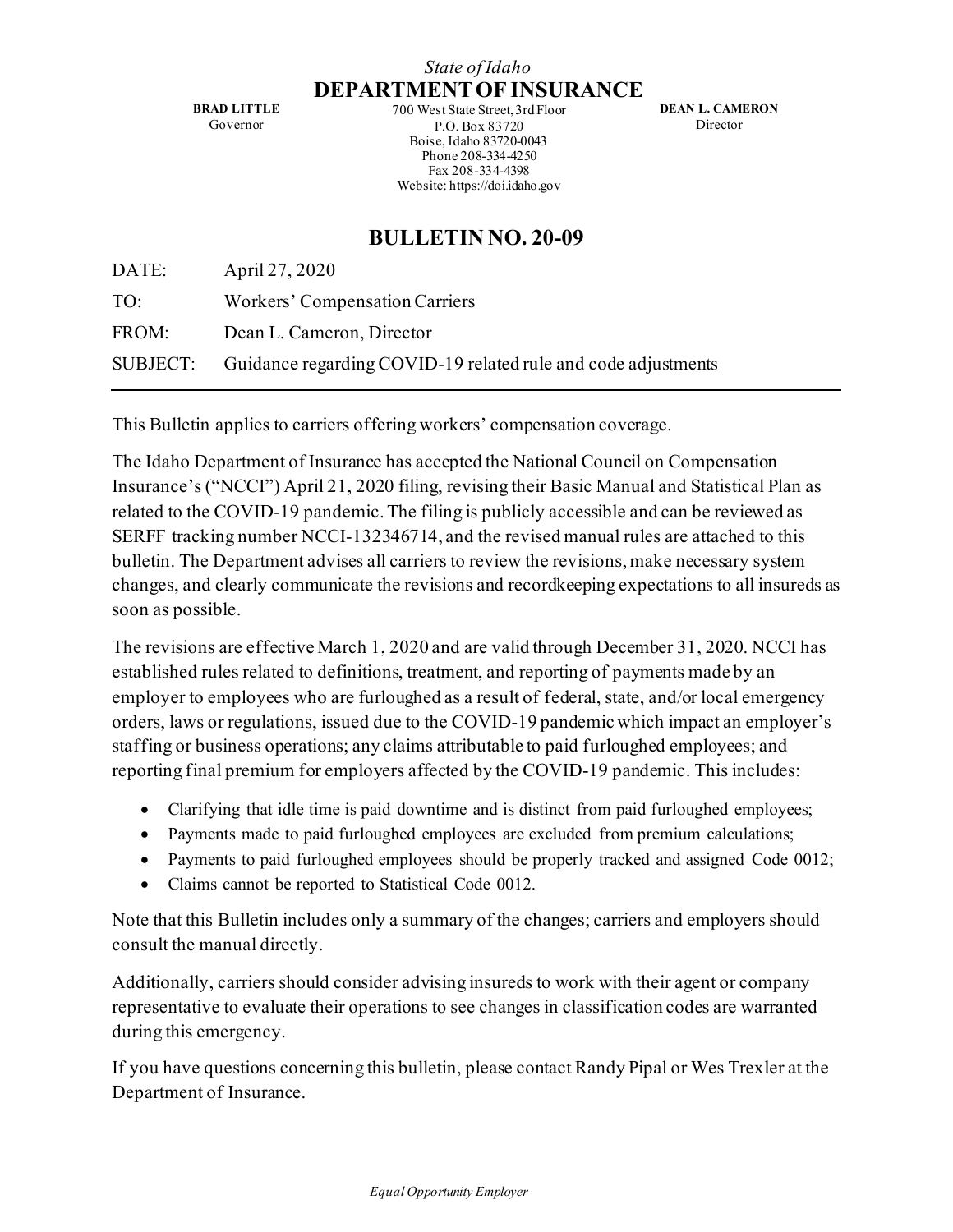## **ITEM B-1441—REVISIONS TO NCCI MANUAL RULES RELATED TO THE COVID-19 (CORONAVIRUS) PANDEMIC**

## **EXHIBIT <sup>1</sup> BASIC MANUAL—2001 EDITION RULE 2—PREMIUM BASIS AND PAYROLL ALLOCATION B. PAYROLL**

### (Applies in: AK, AL, AR, AZ, CO, CT, DC, GA, HI, IA, ID, IL, IN, KS, KY, LA, MD, ME, MO, MS, MT, NE, NH, NM, NV, OK, OR, RI, SC, SD, TN, TX, UT, VA, VT, WV) (Exhibit comment: All current state exceptions will continue to apply unless otherwise **noted in the state-specific exhibits)**

## **2. Excludes:**

- a. Tips or other gratuities received by employees.
- b. Payments by an employer to group insurance or group pension plans for employees, other than those covered by Rule 2-B-1-f and Rule 2-B-1-m.
- c. Payments by an employer into third-party trusts for the Davis-Bacon Act or <sup>a</sup> similar prevailing wage law provided the pension trust is qualified under IRC Sections 401(a) and 501(a).
- d. The value of special rewards for individual invention or discovery.
- e. Dismissal or severance payments except for time worked or vacation accrued.
- f. Payments for active military duty.
- g. Employee discounts on goods purchased from the employee's employer.
- h. Expense reimbursements to employees if the employer's records confirm that the expense was incurred as <sup>a</sup> valid business expense.

Reimbursed expenses and flat expense allowances paid to employees may be excluded from the audit only if all three of the following conditions are met:

- (1) The expenses or allowances are incurred for the business of the employer
- (2) The amount of each employee's expense or allowance is shown separately in the records of the employer
- (3) The amount of the expense or allowance approximates the actual expense incurred by the employee in the conduct of their work

*Refer to NCCI's User's Guide for an example*.

**Note:** If an employer did not maintain verifiable receipts for incurred expenses for an employee that was away from home overnight on the business of an employer <sup>a</sup> maximum expense allowance is permitted to be excluded. *Refer to Rule 2-B-1-p Exception for the maximum employee expense allowance.*

Allowable travel expenses permitted by any contract with <sup>a</sup> federal, state, or local government entity, including, but not limited to, <sup>a</sup> city, borough, or village, are excluded from payroll. In lieu of verifiable receipts for incurred expenses, the employer must produce <sup>a</sup> copy of the contract provision permitting the travel expenses at audit. The allowable travel expenses must be in addition to the current wage of the employee.

- i. Meal money for late work.
- j. Work uniform allowances.
- k. Sick pay paid to an employee by <sup>a</sup> third party such as an employer's group insurance carrier that is paying disability income benefits to <sup>a</sup> disabled employee.
- l. Employer-provided perks such as:
	- •Use of company-provided automobiles
	- •Airplane flights
	- •Incentive vacations (e.g., contest winners)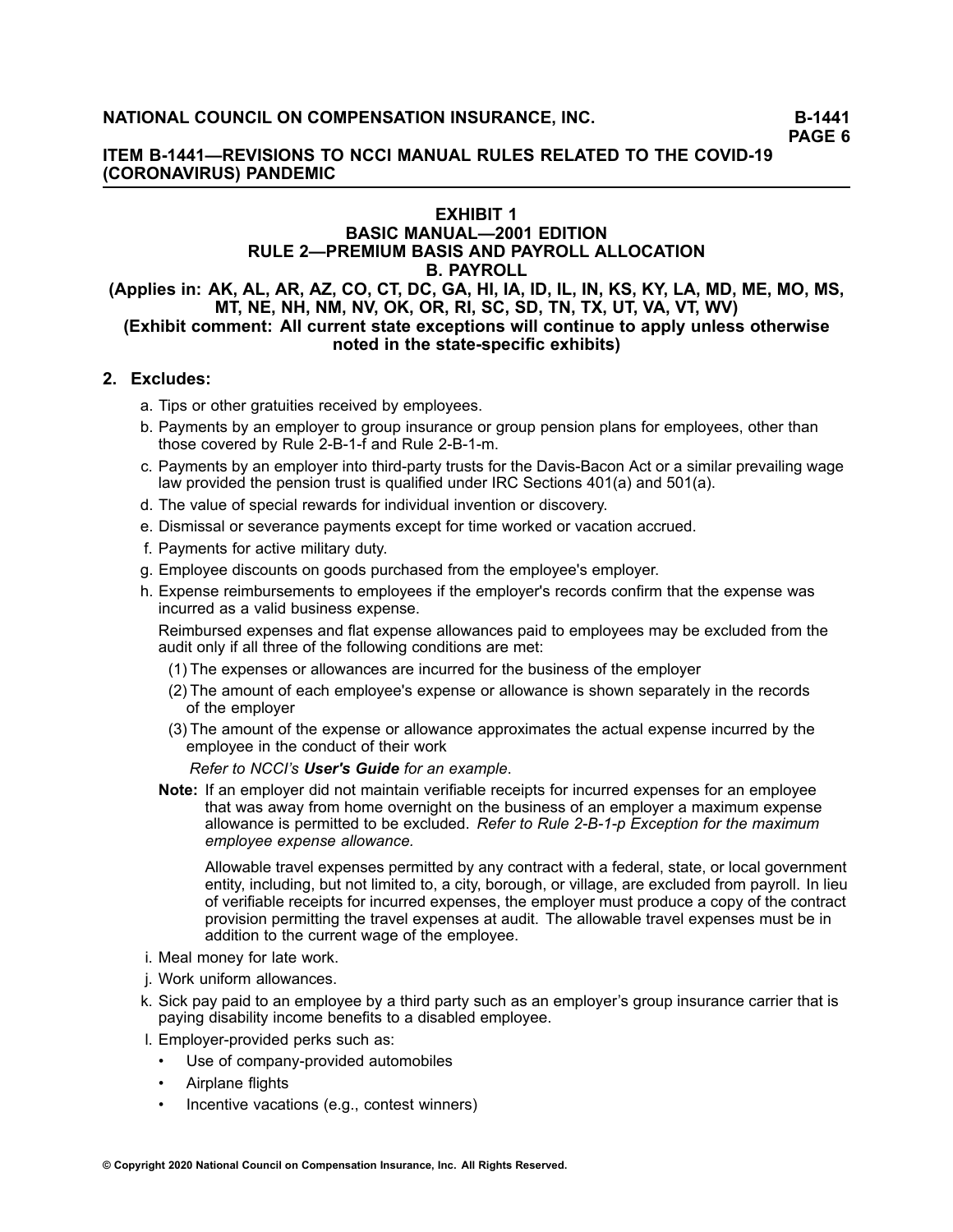## **ITEM B-1441—REVISIONS TO NCCI MANUAL RULES RELATED TO THE COVID-19 (CORONAVIRUS) PANDEMIC**

## **EXHIBIT <sup>1</sup> (CONT'D) BASIC MANUAL—2001 EDITION RULE 2—PREMIUM BASIS AND PAYROLL ALLOCATION B. PAYROLL** (Applies in: AK, AL, AR, AZ, CO, CT, DC, GA, HI, IA, ID, IL, IN, KS, KY, LA, MD, ME, MO, MS,

MT, NE, NH, NM, NV, OK, OR, RI, SC, SD, TN, TX, UT, VA, VT, WV) (Exhibit comment: All current state exceptions will continue to apply unless otherwise **noted in the state-specific exhibits)**

- •Discounts on property or services
- •Club memberships
- •Tickets to entertainment events
- •Educational assistance
- •Relocation and moving expenses

m. Employer contributions to employee benefit plans such as:

- •Employee savings plans
- •Retirement plans
- •Cafeteria plans (IRC 125)
- •Health savings accounts
- •Flexible spending accounts

These include contributions made by the employer, at the employer's expense, which are determined by the amount contributed by the employee.

n. Payments made by an employer or any public governmental entity to paid furloughed employees as <sup>a</sup> result of federal, state, and/or local emergency orders, laws or regulations, issued due to the COVID-19 (coronavirus) pandemic which impact an employer's staffing or business operations.

However, any appropriated funds or loans received by an employer as authorized by any law or regulation, or public governmental entity, that are used by an employer specifically to retain or hire working employees are not excluded.

#### Refer to Rule 2-F-3 for the definitions of paid furloughed employees and payments to paid furloughed *employees.*

This Rule 2-B-2-n is effective March 1, 2020. The expiration date of this rule will be December 31, 2020, which may be amended to an earlier or later date as circumstances warrant in consultation with state regulatory authorities. This rule will be removed from the *Basic Manual* automatically, upon the applicable expiration date.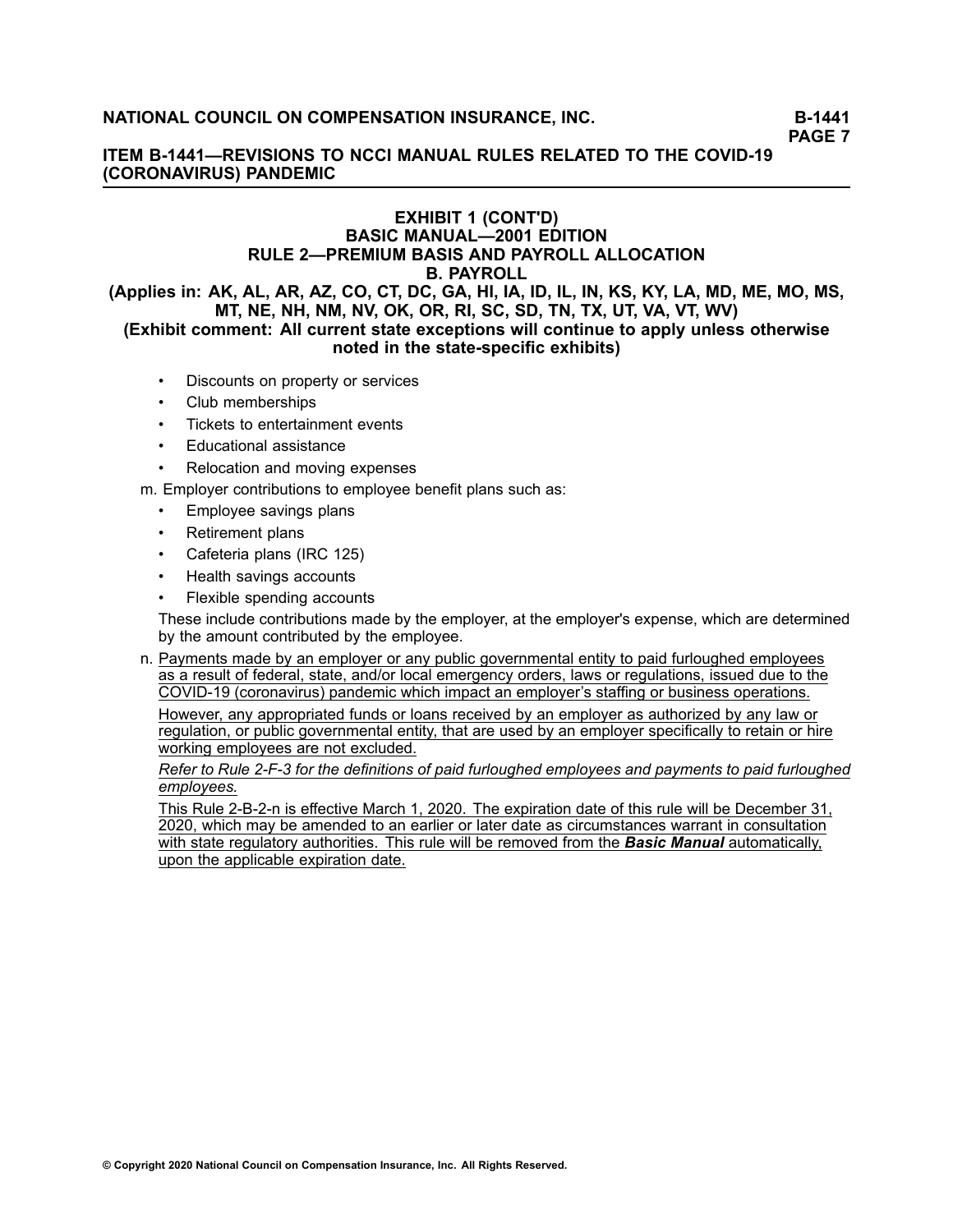## **ITEM B-1441—REVISIONS TO NCCI MANUAL RULES RELATED TO THE COVID-19 (CORONAVIRUS) PANDEMIC**

# **EXHIBIT <sup>2</sup>**

## **BASIC MANUAL—2001 EDITION RULE 2—PREMIUM BASIS AND PAYROLL ALLOCATION F. WAGES FOR TIME NOT WORKED** (Applies in: AK, AL, AR, AZ, CO, CT, DC, GA, HI, IA, ID, IL, IN, KS, KY, LA, MD, ME, MO, MS, MT, NE, NH, NM, NV, OK, OR, RI, SC, SD, TN, TX, UT, VA, VT, WV)

## **1. Idle Time**

#### Idle time is downtime that occurs when employees are not working and the employer pays the employees for the time not worked.

Some employers pay employees for time not worked. All wages paid to the employee for such idle time must be included in [payroll](/manuscript/hyperlink.asp?docid=Glossary-Payroll&manualtitle=glossary). These wWages paid during this time are assigned to the classification for work normally performed by the employee under the following circumstances:

- •Suspension or delay of work due to weather conditions
- •Delays while waiting for materials
- •Delays while waiting for another party to complete certain work
- •Delays arising from breakdown in equipment
- • "Stand-by" time where employees such as operators of cranes, hoists or other equipment are on the job, but their active services are not required continuously
- • Special union requirements or agreements between employer and employees calling for pay for idle time under specific circumstances
- • Inability of non-striking employees to perform normal duties due to other employees who are on strike. If non-striking employees perform absolutely no work for their employer and are not present at their employer's premises or job sites during <sup>a</sup> strike period, their payroll must be assigned to Code [8810](/manuscript/hyperlink.asp?docid=8810&manualtitle=scopesxml )—Clerical Office Employees, provided adequate records are maintained by the employer.
- •All other causes of <sup>a</sup> similar nature

For purposes of this Rule 2-F-1, idle time does not include "paid furloughed employees" or "payments to paid furloughed employees" as provided in *Basic Manual* Rule 2-F-3. The expiration date of this paragraph will be December 31, 2020, which may be amended to an earlier or later date as circumstances warrant in consultation with state regulatory authorities. This paragraph in this Rule 2-F-1 will be removed from the *Basic Manual* automatically, upon the applicable expiration date.

#### *Refer to [User's](/manuscript/hyperlink.asp?docid=UsersGuide-G-Examples-Rule2-F-1) Guide for an example.*

Refer to Rule [2-F-2](/manuscript/hyperlink.asp?docid=Basic2001rule2-F) for the treatment of idle time by construction, erection or stevedoring risks.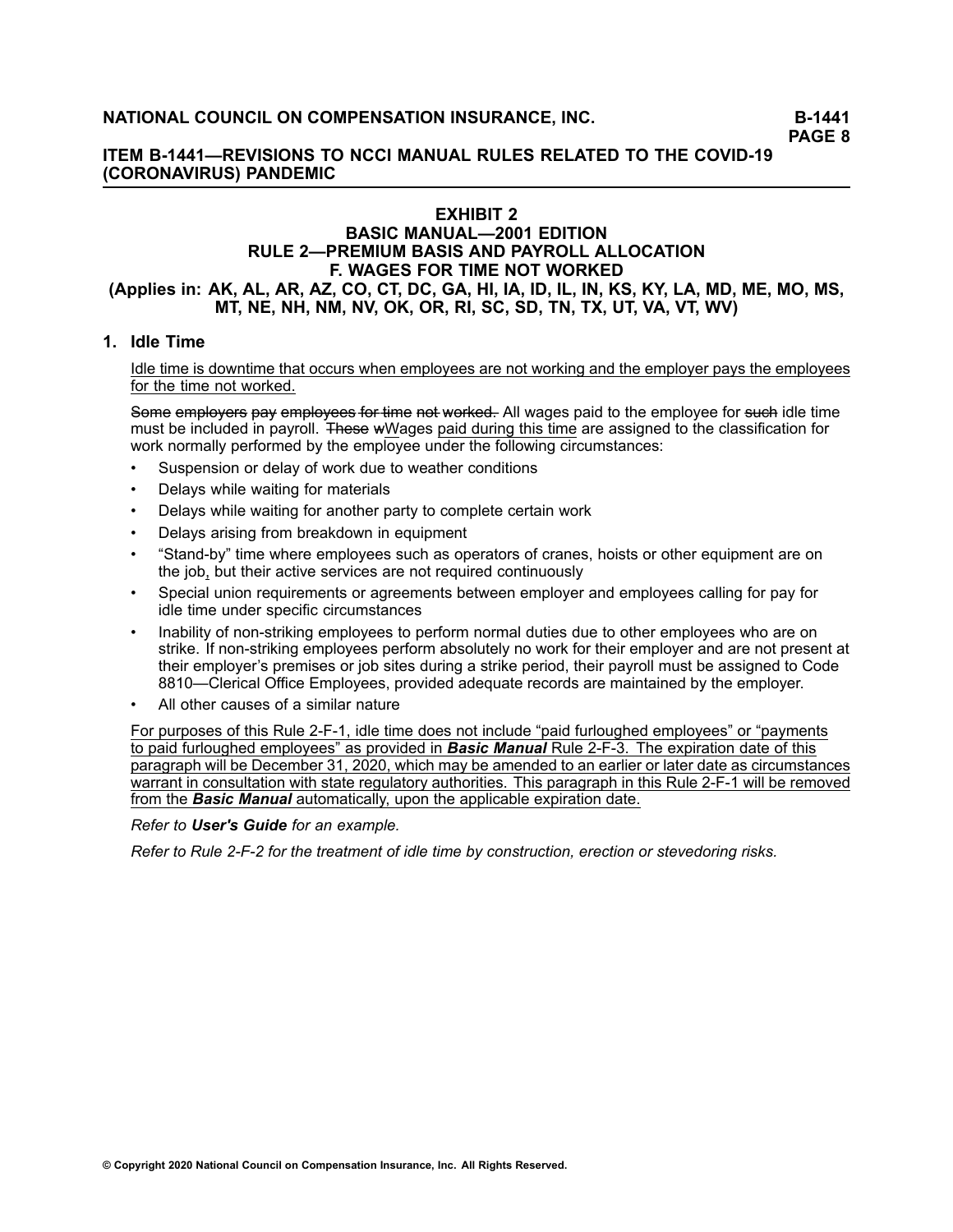## **ITEM B-1441—REVISIONS TO NCCI MANUAL RULES RELATED TO THE COVID-19 (CORONAVIRUS) PANDEMIC**

#### **EXHIBIT <sup>3</sup> BASIC MANUAL—2001 EDITION RULE 2—PREMIUM BASIS AND PAYROLL ALLOCATION F. WAGES FOR TIME NOT WORKED** (Applies in: AK, AL, AR, AZ, CO, CT, DC, GA, HI, IA, ID, IL, IN, KS, KY, LA, MD, ME, MO, MS, MT, NE, NH, NM, NV, OK, OR, RI, SC, SD, TN, TX, UT, VA, VT, WV)

#### 3. Payments to Paid Furloughed Employees During Federal, State, and/or Local Emergency Orders, Laws, or Regulations Issued Due to the COVID-19 (Coronavirus) Pandemic

For purposes of this Rule 2-F-3, "paid furloughed employees" and "payments to paid furloughed employees" are defined within this rule. "Paid furloughed employees" means employees who continue to receive payments during <sup>a</sup> temporary layoff or an involuntary leave and are not performing any work duties for an employer.

"Payments to paid furloughed employees" means payments made by an employer or any public governmental entity to paid furloughed employees as <sup>a</sup> result of federal, state, and/or local emergency orders, laws or regulations, issued due to the COVID-19 (coronavirus) pandemic which impact an employer's staffing or business operations. Such payments do not include any appropriated funds or loans received by an employer as authorized by any law or regulation, or public governmental entity, that are used by an employer specifically to retain or hire working employees.

Payments to paid furloughed employees must be assigned to Code 0012, in accordance with the *Statistical Plan*. Payments to paid furloughed employees made in accordance with this Rule 2-F-3 are excluded from the premium and experience rating calculations only if the employer keeps separate, accurate, and verifiable records. If separate, accurate, and verifiable records are not maintained, payroll is assigned to the classification for work normally performed by the employee prior to any emergency orders, laws, or regulations issued due to the COVID-19 (coronavirus) pandemic.

If an employee is requested to perform any duties for an employer, the employee is not deemed <sup>a</sup> paid furloughed employee for any period of time they are performing duties for the employer. If the employee is not deemed <sup>a</sup> paid furloughed employee, payroll must be assigned to the classification applicable to the work being performed in accordance with *Basic Manual* Rule 1-A.

This Rule 2-F-3 is effective March 1, 2020. The expiration date of this rule will be December 31, 2020, which may be amended to an earlier or later date as circumstances warrant in consultation with state regulatory authorities. This rule will be removed from the *Basic Manual* automatically, upon the applicable expiration date.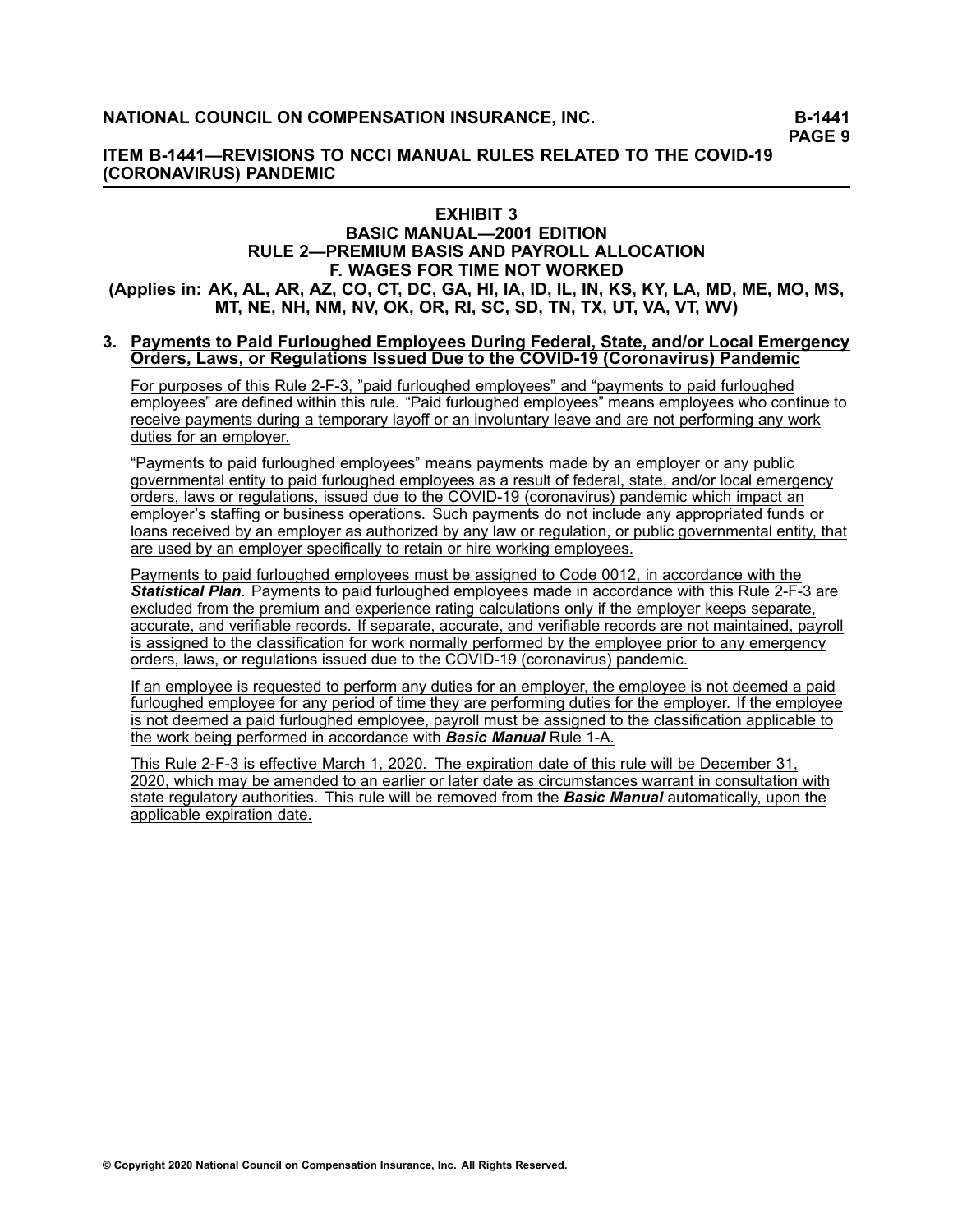## **ITEM B-1441—REVISIONS TO NCCI MANUAL RULES RELATED TO THE COVID-19 (CORONAVIRUS) PANDEMIC**

## **EXHIBIT <sup>4</sup> STATISTICAL PLAN—2008 EDITION PART 3—EXPOSURE INFORMATION F. EXPOSURE AMOUNT 2. Nonpayroll Exposure** (Applies in: AK, AL, AR, AZ, CO, CT, DC, FL, GA, HI, IA, ID, IL, IN, KS, KY, LA, MD, ME, MO, MS, MT, NE, NH, NM, NV, OK, OR, RI, SC, SD, TN, TX, UT, VA, VT, WV)

## **d. Paid Furloughed Employees**

Paid furloughed employees means employees who continue to receive payments during <sup>a</sup> temporary layoff or an involuntary leave and are not performing any work duties for an employer. Effective March 1, 2020, payments by an employer or any public governmental entity to paid furloughed employees as <sup>a</sup> result of federal, state, and/or local emergency orders, laws or regulations, issued due to the COVID-19 (coronavirus) pandemic which impact an employer's staffing or business operations must be reported to Statistical Code 0012—Paid Furloughed Employees. Such payments do not include any appropriated funds or loans received by an employer as authorized by any law or regulation, or public governmental entity, that are used by an employer specifically to retain or hire working employees.

The expiration date of this code will be December 31, 2020, which may be amended to an earlier or later date as circumstances warrant in consultation with state regulatory authorities.

Code <sup>0012</sup> may be used as <sup>a</sup> Statistical Code to report the payments only; or it may be used as <sup>a</sup> Classification Code to report the payments with <sup>a</sup> zero rate and zero premium.

Payments reported to Code <sup>0012</sup> are excluded from premium and experience rating calculations only if the employer keeps separate, accurate, and verifiable records.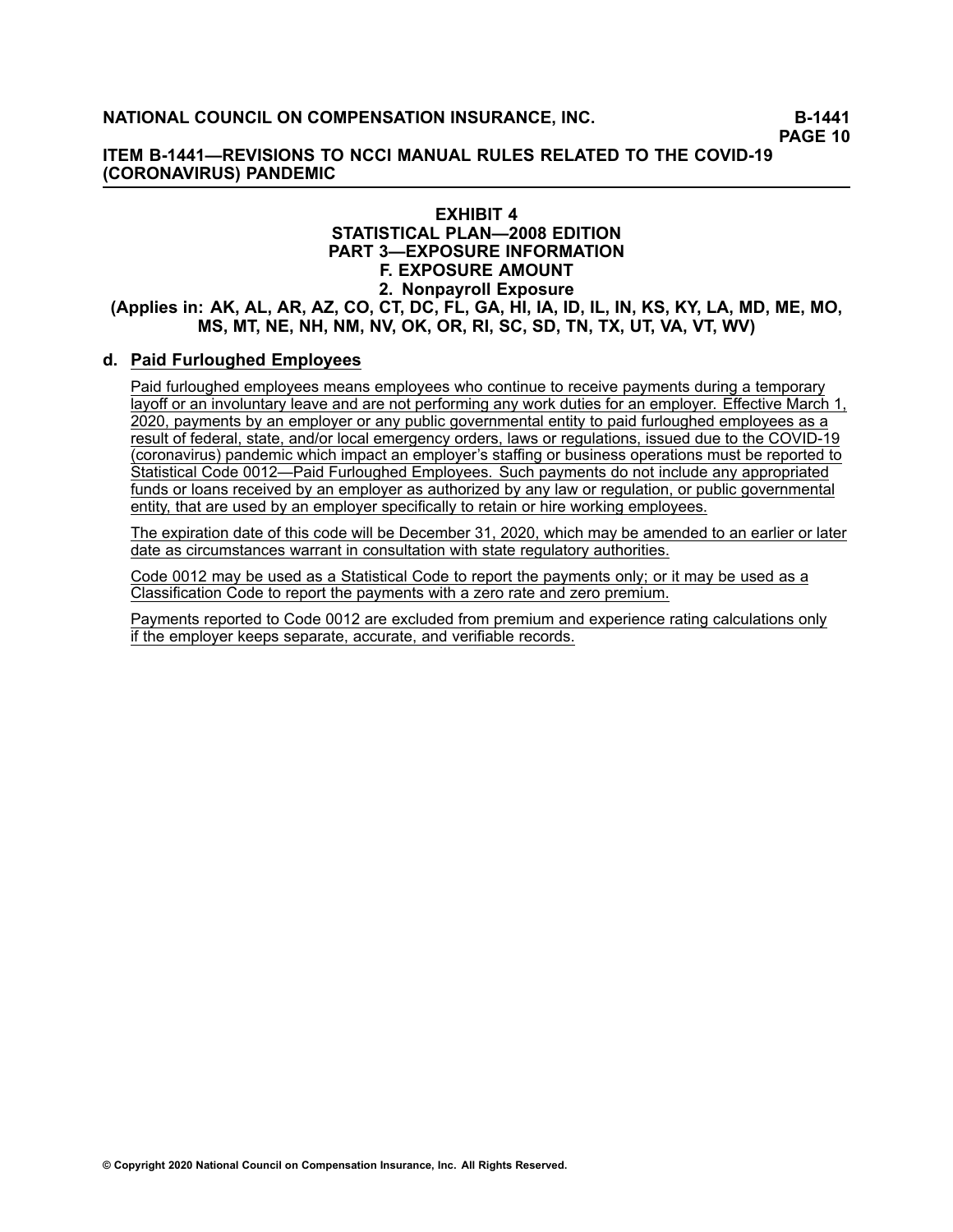## **ITEM B-1441—REVISIONS TO NCCI MANUAL RULES RELATED TO THE COVID-19 (CORONAVIRUS) PANDEMIC**

## **EXHIBIT <sup>5</sup> STATISTICAL PLAN—2008 EDITION PART 3—EXPOSURE INFORMATION F. EXPOSURE AMOUNT**

(Applies in: AK, AL, AR, AZ, CO, CT, DC, FL, GA, HI, IA, ID, IL, IN, KS, KY, LA, MD, ME, MO, MS, MT, NE, NH, NM, NV, OK, OR, RI, SC, SD, TN, TX, UT, VA, VT, WV)

## **3. Final or Estimated Premium**

#### **a. Audited or Estimated Exposure**

When the exposure reported on the 1st report corresponds to the final premium amount by class code, report as follows:

- •The exposure and class code(s) corresponding to the final premium
- •"N" for the Estimated Audit Code—Policy Conditions

When the exposure reported on the 1st report is based on estimated exposure, report as follows:

- •The estimated exposure and class code(s) corresponding to the estimated premium
- •"Y" for the Estimated Audit Code—Policy Conditions

When the exposure reported on the 1st report was based on estimated exposure and subsequently the final premium is determined, <sup>a</sup> correction to the 1st report must be reported as follows:

- •The exposure and class code(s) corresponding to the final premium
- •"N" for the Estimated Audit Code—Policy Conditions

#### **b. Audit Noncompliance Charge**

When the exposure reported on the 1st report includes Statistical Code 9757—Audit Noncompliance Charge, report the Estimated Audit Code as an "N" in the applicable Policy Condition Indicator field.

If subsequent to reporting Statistical Code 9757, and the final policy premium is determined in accordance with NCCI's *Basic Manual* rules, the statistical code and its accompanying charge must be removed. Additionally, the Estimated Audit Code must continue to be reported as "N," and the exposure and premium must reflect the final audit. Refer to Part 5, Item A-1 for correction reports.

#### **c. COVID-19**

If final premium based on audited exposure cannot be reported due to federal, state, and/or local emergency orders, laws, or regulations issued due to the COVID-19 (coronavirus) pandemic which impact an employer's staffing or business operations, report the applicable exposure and premium in the class code(s) and the Estimated Audit Code as an "N."

This rule is effective March 1, 2020. The expiration date of this rule will be December 31, 2020, which may be amended to an earlier or later date as circumstances warrant in consultation with state regulatory authorities.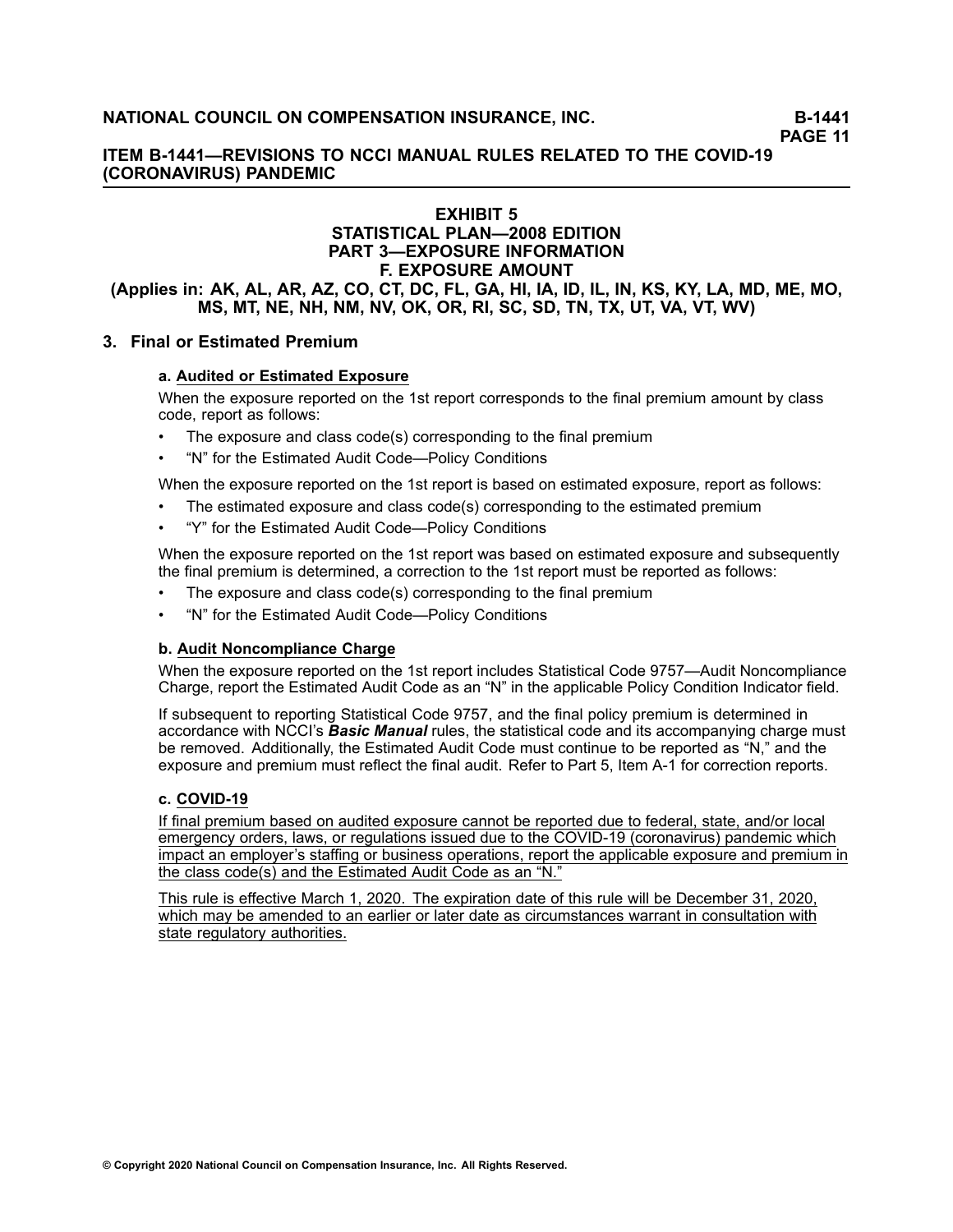## **ITEM B-1441—REVISIONS TO NCCI MANUAL RULES RELATED TO THE COVID-19 (CORONAVIRUS) PANDEMIC**

## **EXHIBIT <sup>6</sup> STATISTICAL PLAN—2008 EDITION PART 4—LOSS AND EXPENSE INFORMATION E. CLAIM COMPONENTS 1. Required Claim Components f. Classification Code** (Applies in: AK, AL, AR, AZ, CO, CT, DC, FL, GA, HI, IA, ID, IL, IN, KS, KY, LA, MD, ME, MO, MS, MT, NE, NH, NM, NV, OK, OR, RI, SC, SD, TN, TX, UT, VA, VT, WV)

## **(2) Additional Classification Code Loss Reporting**

Additional classification code reporting rules apply as follows:

#### **(a) Aircraft Operation Losses**

#### **For Policies Effective January 1, 2015, and Subsequent:**

For policies that include Classification Code 7421—Aviation—Transportation of Personnel in Conduct of Employer's Business—Flying Crew, report all exposure and any losses for members of the flying crew to Classification Code 7421.

For all other employees covered on the policy, all exposure and any losses are reported to the classification code to which the injured worker's payroll is assigned.

#### **For Policies Effective Prior to January 1, 2015:**

Losses incurred under the policy—other than to members of the flying crew—must be reported under Statistical Code 9108—Aircraft Operation—Passenger Seat Surcharge.

## **(b) Losses Resulting From Black Lung and Supplementary Disease**

Losses resulting from Black Lung and supplementary disease exposure must be reported to the appropriate statistical code.

Refer to Part 1, Item L—Coal Mine and Black Lung Disease Experience for reporting losses resulting from Black Lung disease.

Refer to Part 3, Item F-2-c—Other Miscellaneous Exposures for <sup>a</sup> listing of supplemental disease statistical codes.

#### **(c) Contract Medical**

<sup>A</sup> class code is not required for contract medical claims.

**Note:** Contract medical claims are medical-only claims covered entirely by <sup>a</sup> medical contract.

#### **(d) Paid Furloughed Employees**

For any claims attributable to an employee occurring prior to or after <sup>a</sup> temporary layoff or an involuntary leave, report losses to the classification for work normally performed by the employee that corresponds to the employee's payroll. No claim can be reported to Code 0012—Paid Furloughed Employees.

This rule is effective March 1, 2020. The expiration date of this rule will be December 31, 2020, which may be amended to an earlier or later date as circumstances warrant in consultation with state regulatory authorities.